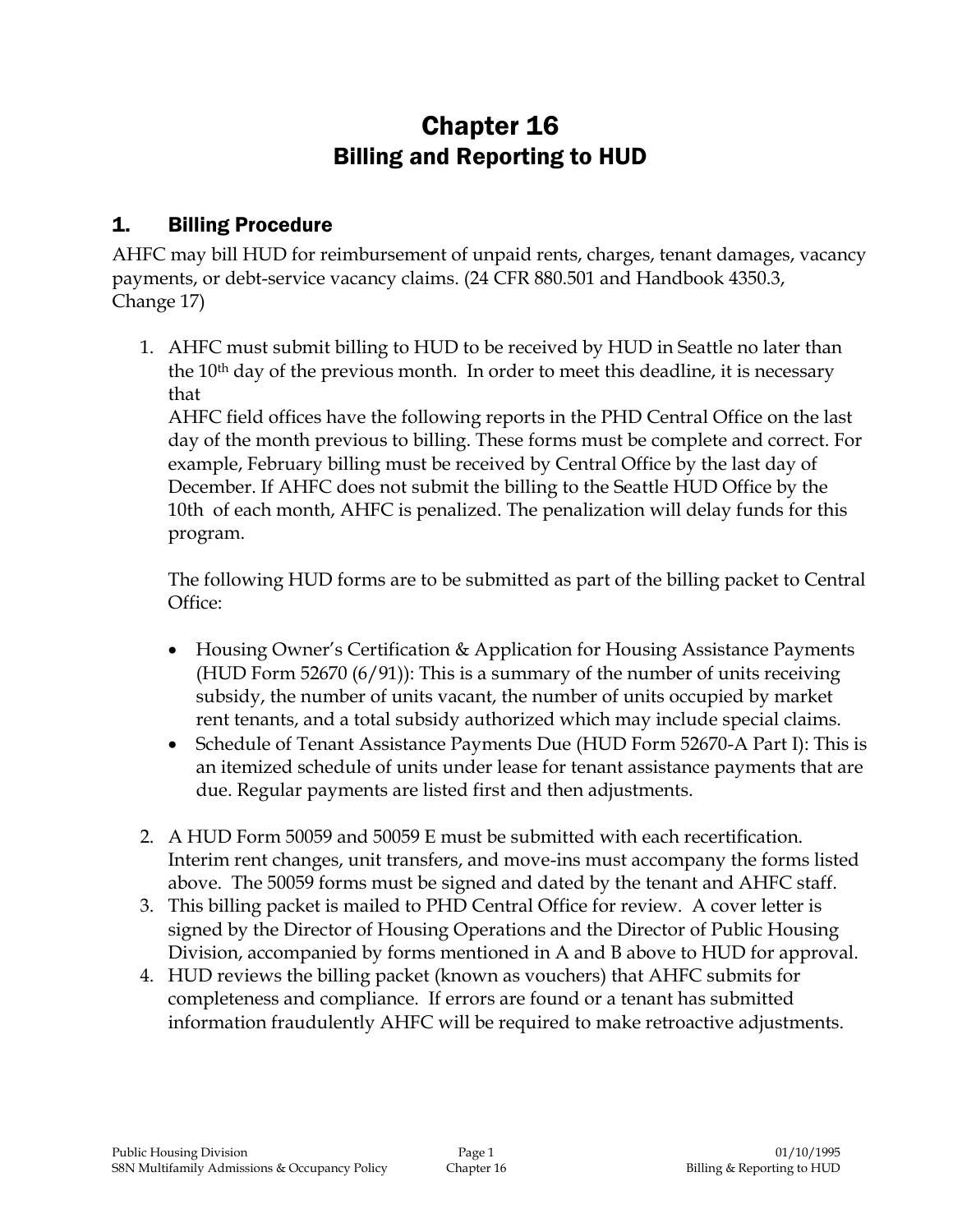# 2. Adjustments to HUD 52670-A Part I

Billings are based on current circumstances and everything as of that date will freeze. AHFC will not anticipate move-ins, move-outs, or other changes, even if notice has been given.

#### 2.A Partial Month Occupancy

Subsidy may be claimed only for the actual number of days the tenant lived in the unit. AHFC will calculate HUD's portion for partial payment as follows:

- $\triangleright$  Divide the monthly assistance payment (amount of subsidy) by 30 days; and
- $\triangleright$  Multiply the result by the actual number of days the tenant lived in the unit.

This results in the earned rent figure to be entered on the adjustment slip.

Example: Mr. Smith moves in on 2/8/94 with a rent of \$150. \$150 divided by 30 equals \$5.  $$5 \times 26$  days = \$130 earned rent.

### 2.B Units Vacated and Reoccupied on Same Day

AHFC may not request assistance from HUD for the vacating tenant and the new tenant. The assistance payment for that day is either the assistance due for the former tenant or the new tenant.

#### 2.C Move-out

Divide monthly rent by 30 which will give you the amount of rent per day. Take the result per day and multiply it times actual number of days in the month of which the tenant lived in the unit.

Subtract figure from monthly rent the tenant paid. This figure is the unearned rent figure to be entered on the adjustment slip.

Example: Mr. Smith moves out on 2/2/94 with rent at \$210. \$210 divided by 30 equals \$7.  $$7 \times 2 = $14$ . Tenant monthly rent is \$210 minus \$14 = \$196 unearned rent.

#### 2.D Deceased Tenants

No assistance payments may be requested from HUD for any period after the **earlier** of:

- $\triangleright$  the date the tenant's possessions are moved; or
- $\geq 14$  days after the tenant died.